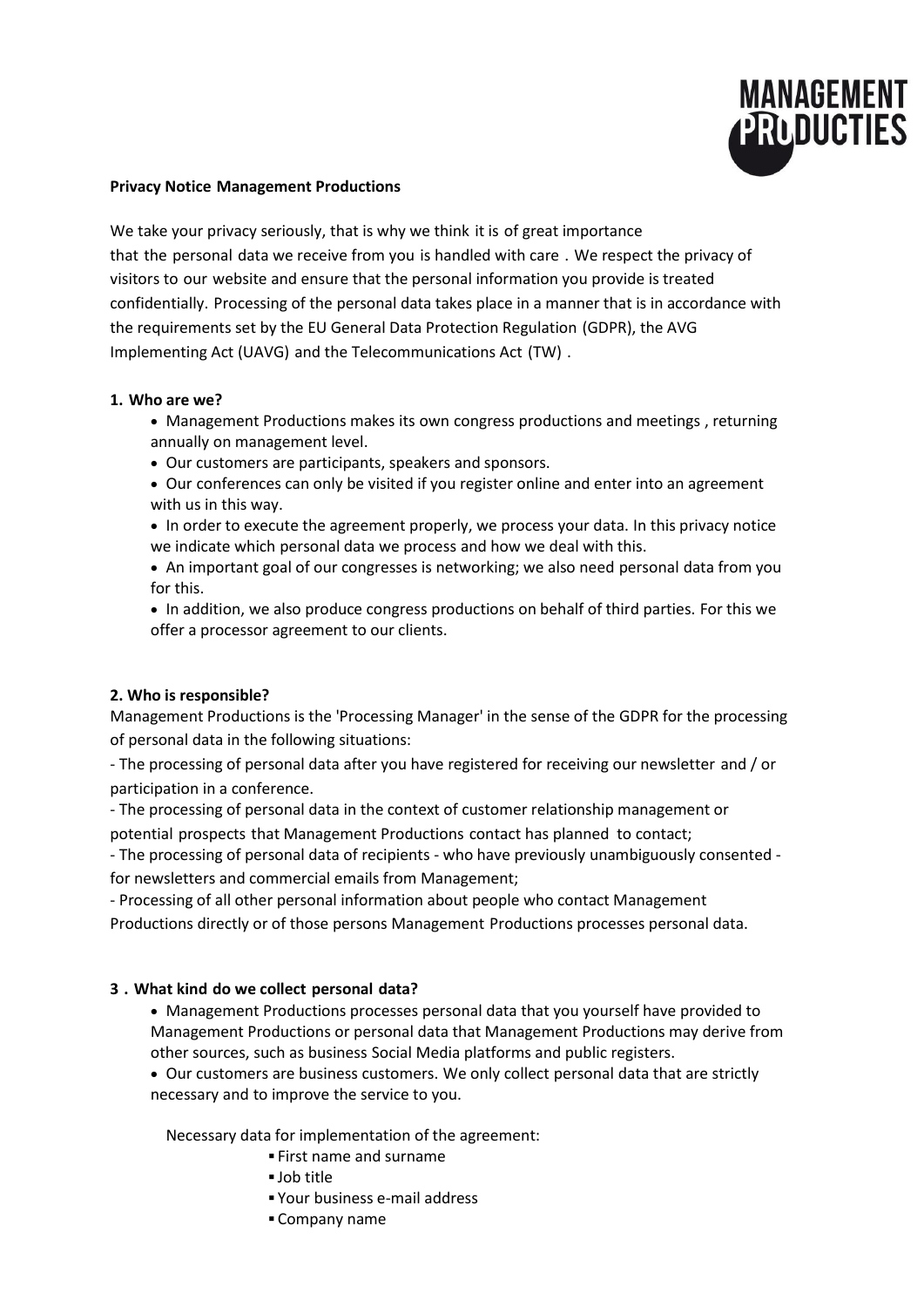- Company address details
- Company telephone number
- VAT number (only necessary for companies in Belgium)

We also ask for optional information that you are free to provide or do not provide:

- Direct Phone number
- Gsm
- Data from your assistant
- Any preferences such as diet or special wishes

If you are not or have not been a customer with us and you want to be kept informed of our meetings, for example because you want to receive the newsletter or make use of the early booking discount, you can register for this [via our website](https://translate.google.com/translate?hl=nl&prev=_t&sl=nl&tl=en&u=http://www.managementproducties.com/nl/nieuwsbrief-1). Information we need for this is :

- First name and surname
- E-mail address

By completing this form you grant us permission (Article 6 paragraph 1 sub a of the General Data Protection Regulation) to keep you informed based on your preferences.

## **Purposes**

## **4 . Use of your personal data**

Management Productions uses your personal data for various purposes: - The execution of the agreement which you have issued by speaking, partnering or attending a conference.

- Maintaining contact with you. Your contact details are kept in our customer system and can be used for sending newsletters, updates and sending information that you have requested from us.

We use the data of our customers and include:

- o to send you a confirmation of participation
- o to keep you informed of the meeting with useful information
- o to send you an invoice
- o to notify you if a last minute change occurs
- o to send you the link afterwards with the presentations of the speakers
- o to invite you as a speaker or sponsor
- o to send newsletters and invitations for events
- $\circ$  if the law requires it
- o to improve our product and service information and to execute marketing campaigns
- o conducting and analyzing customer satisfaction surveys
- o creating user statistics from the Management Productions website

 Because networking is an important goal of our events, we provide a physical list of participants at the congress with all the names, job titles and company names of participants, speakers and sponsors. This is in accordance with the GDPR, because this data processing is necessary for the representation of the legitimate goal that Management Productions has at these events, whereby networking opportunities are central. You will also receive a badge with your name and company name. *We do not provide contact information.*

 As a customer of Management Productions, we keep you informed of our meetings that fit in with your already attended meetings via e-mail, post and very occasionally by telephone . You can adjust how and when you want to be approached by us. You can also

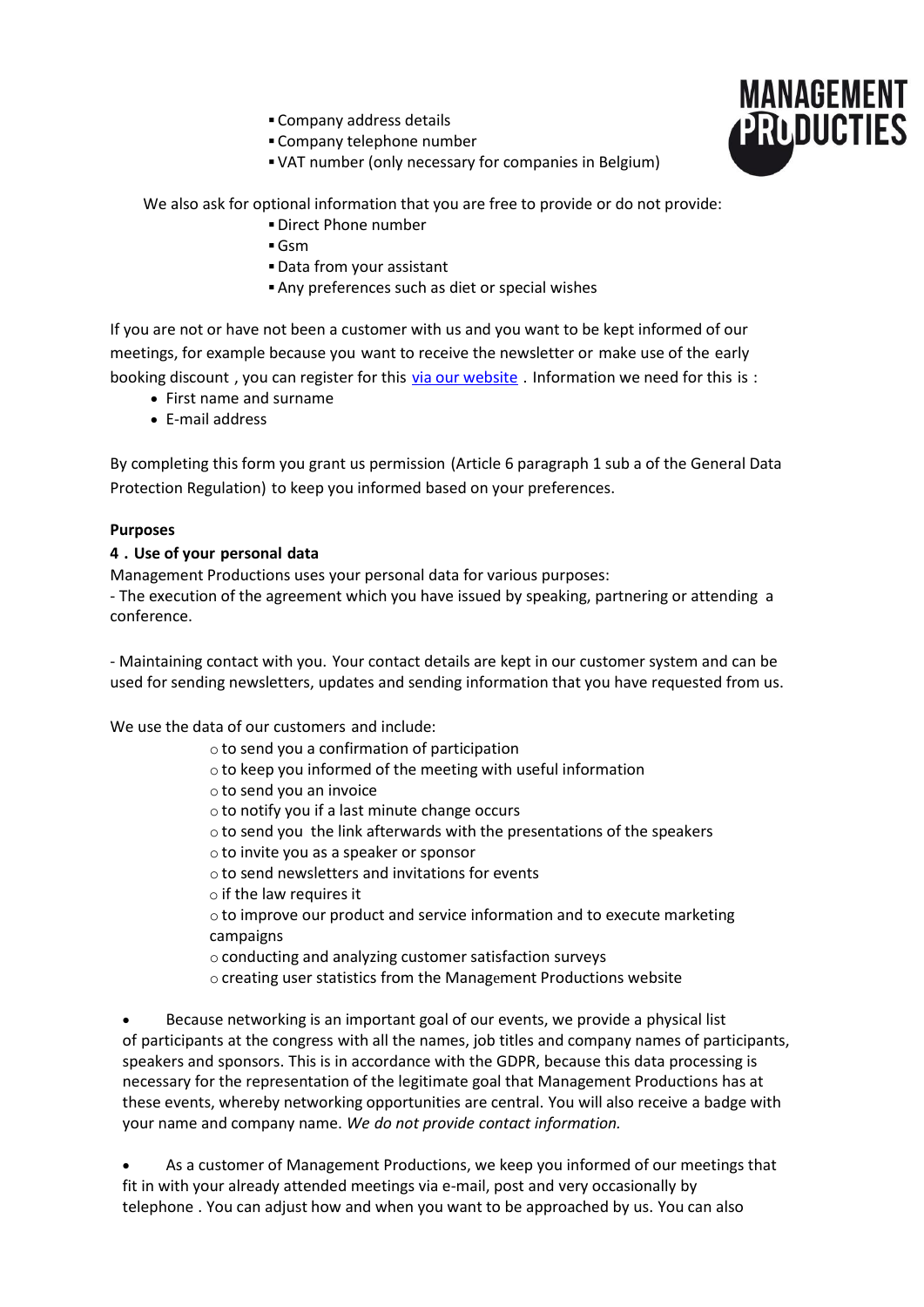submit your preferences for meetings or market areas yourself. This can be done via a [digital form](https://translate.google.com/translate?hl=nl&prev=_t&sl=nl&tl=en&u=https://www.flexmail.eu/f-ea09eb5aaeefb02e) , by email [adres@managementproducties.com](mailto:adres@managementproducties.com) or call 0031 10 4350477 .



 You can register without obligation for our newsletters in the various market areas and / or for our e-mailings . In that case, you will receive a one-off promotion code per congress with an early booking discount for the congresses that suit your preferences . We use your personal data to send this information. You can always view, modify and / or delete this data.

 We take photos and / or videos during our meetings. This material is informative and intended as an atmosphere image. Afterwards, the participants will be given the opportunity to view the photos and video via our website. The press also publishes photos of speakers and / or audience. Because we cannot physically show our product, we also use this material for subsequent editions in our communications. If you object to this, you can send this objection in writing to [privacy@managementproducties.com](mailto:privacy@managementproducties.com) before the implementation date of the conference you are attending .

# **5 . Grounds of the processing of personal data**

Management Productions processes the personal data excluded on the basis of one of the legal grounds mentioned in article 6 paragraph 1 AVG. The following grounds are specifically applicable:

Permission

If we have asked you for permission to process your personal data and you have given this permission, then you also have the right to withdraw this consent.

Execution of the agreement

If you give us an order to deliver our services, we process personal data if and insofar as this is necessary for the execution of the agreement.

Legal obligation

Justified interest

For example, Management Productions uses your contact information to keep you informed through newsletters and commercial e-mails.

#### **6. Processors**

Sometimes it is necessary for us to use service providers ('Processors' in the sense of the GDPR) who process personal data on behalf of Management Productions . Management Productions concludes a processor agreement with these Processors that meets the requirements of the GDPR.

Management Productions for example works with ICT service providers that provide software (software as a service) or hosting services. Furthermore, there are ICT service providers who offer us support in keeping our systems safe and stable.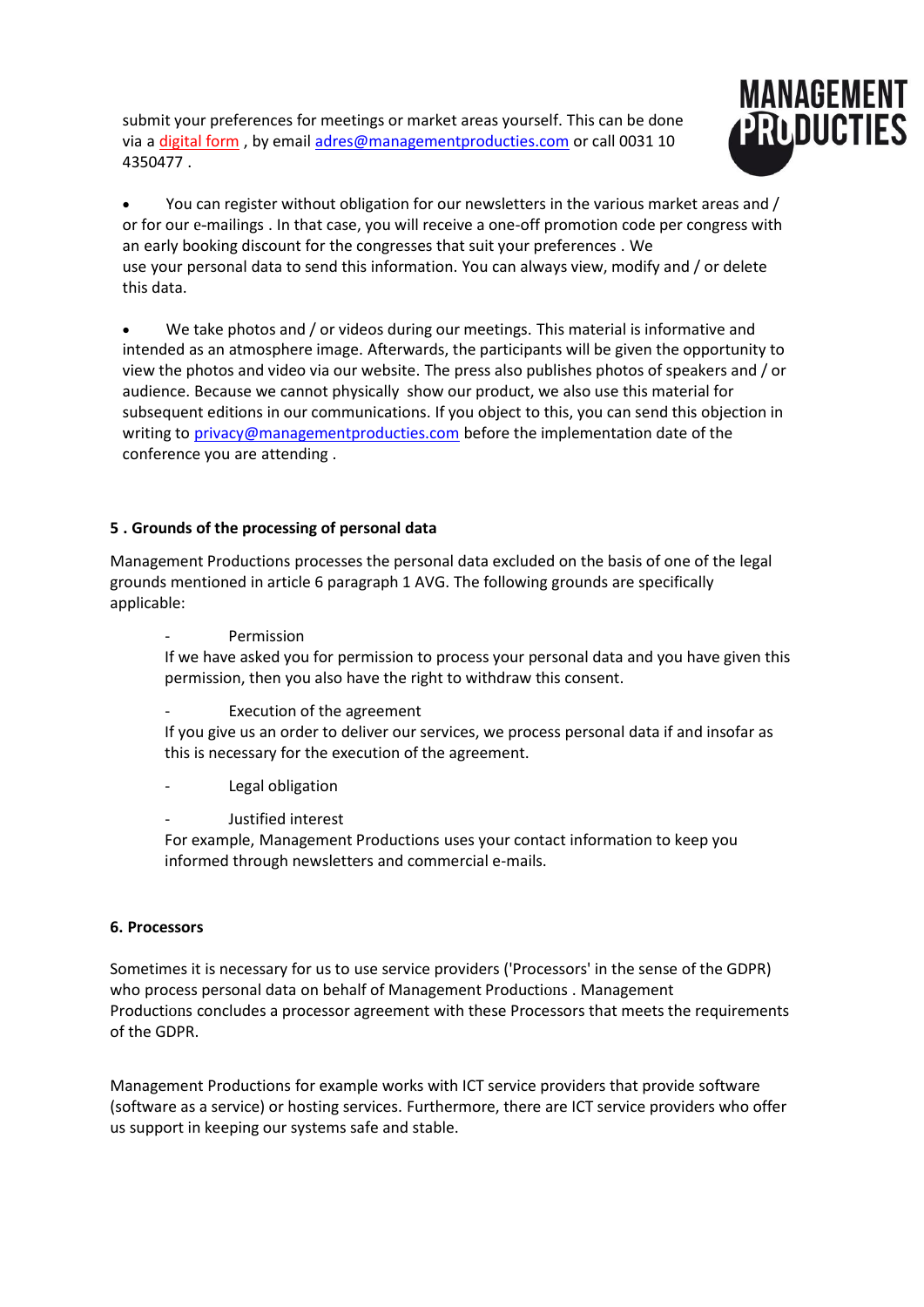

#### **7. Disclosure of your personal data to third parties**

Sometimes it is necessary to share your personal data with third parties. This may be necessary for the execution of the agreement, depending on the circumstances. There are also legal obligations that require personal data to be passed on to third parties.

In certain cases, personal data are provided to third parties.

oFor safety reasons: It is possible that we organize a tour at a company before or after a conference. You sign up for this separately - as an extra service- but sometimes you can only participate if extra data is provided. Usually this is from a safety point of view. We need to pass on your data, name, function and company name to the company where the tour is or the company that arranges the security. We will only do this with explicit permission from you. Sometimes it is necessary to provide a passport number. We will also request your explicit permission for this and send this information safely. After the tour, this data is immediately deleted from our database and we will ask the hosting company to do so as well.

 $\circ$  If we are legally obliged to do this.

 $\circ$  If a court decision obliges us to provide personal data to third parties, we will have to comply with this.

o Personal data can also be provided to third parties, in the event of a reorganization or merger of our company or the sale of (a part of) our company.

#### **8. Transfer outside the (European Economic Area) EEA**

In certain cases it is necessary to pass on the personal data to parties located outside the European Economic Area (EEA). This may be necessary for the execution of your contract, depending on the circumstances of the case.

#### **9 . Data retention**

Management Productions stores personal information that it processes no longer than necessary for the purpose of processing or is required by law.

#### **10 . Your privacy is important!**

 We use a variety of security procedures to help protect your personal information from unauthorised access, use, or disclosure. We make every reasonable effort to prevent loss, misuse or alteration to data. Every person can exercise certain rights with respect to his or her personal data on the basis of the GDPR. In certain cases, you have the right to inspect, rectify and delete personal data. You may also object in certain cases to the use of your data or request that this use be restricted. In certain cases you can even request your data and take it to another party. Furthermore, you can always contact us to adjust your preferences. For example, you want to receive e-mail in one specific branch or you would like to receive only the information from 1 specific congress.

 For all your questions contact us via telephone number 0031 10 4350477 or send an email to [privacy@managementproducties.com](mailto:privacy@managementproducties.com) and we will arrange this for you.